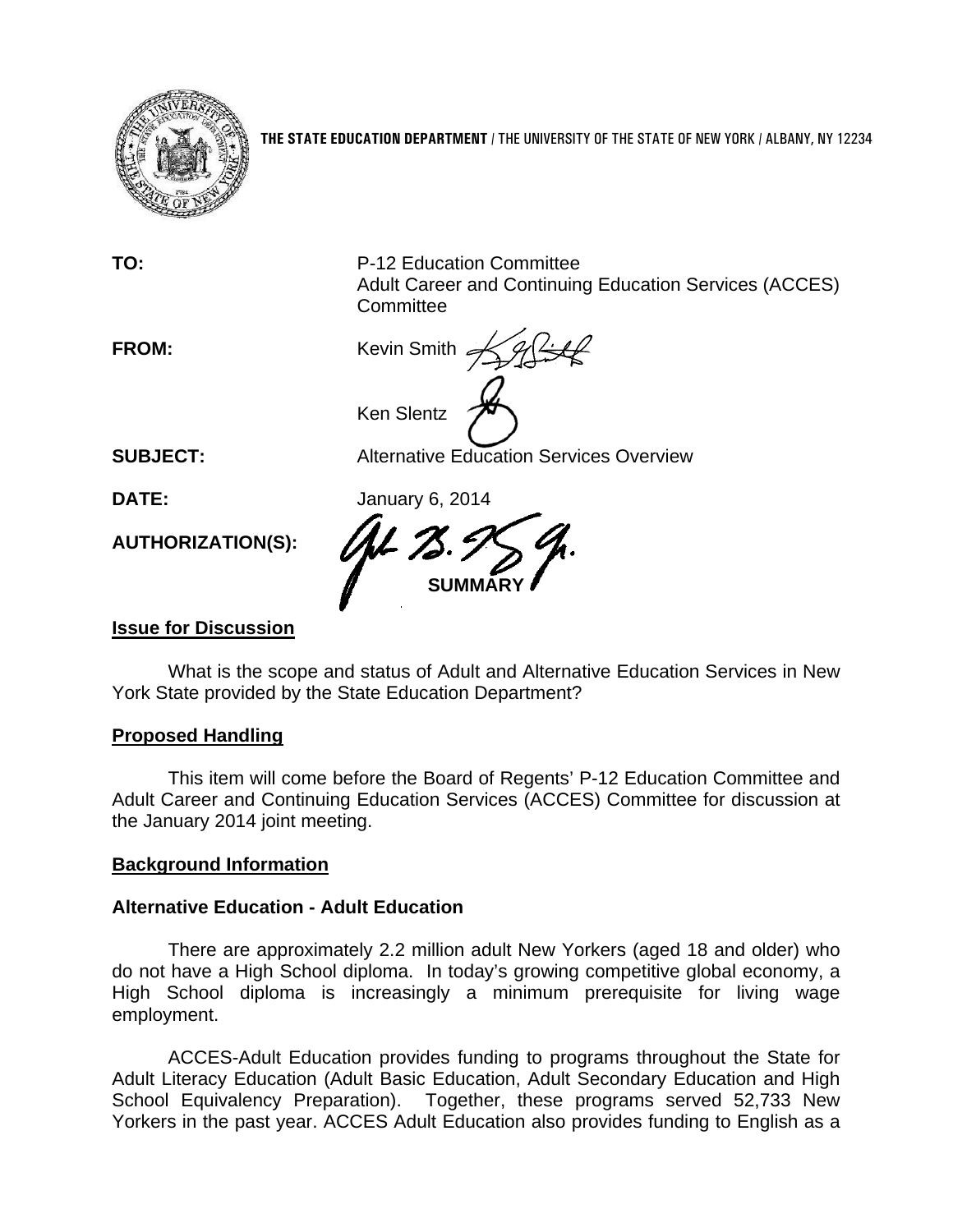Second Language (ESL) programs that served 62,299 New Yorkers mostly in downstate communities. Nearly 85% of all ESL students served reside south of Dutchess and Ulster counties. Although not as pronounced, most Adult Literacy funded programs are also downstate (63% of all students are from Long Island, NYC and Hudson Valley), and are more likely to serve lower level students (91% Adult Basic Education, 9% Adult Secondary Education) than upstate (84% Adult Basic Education, 16% Adult Secondary Education). Providing instruction to these 115,032 adult education students are 3,112 paid teachers; the majority of whom are part-time (64%). An additional 1,599 volunteers provide instruction to 3,412 students through literacy volunteer programs. The ratio of paid teachers (3,112) to students (111,620) is 36:1. These instructors are generalists who teach basic literacy, language and math skills and are responsible for covering all five test subjects (English Writing, English Reading, Math, Science, and Social Studies).

Funding for Adult Education programs comes from State and Federal sources. The largest funding source is the Employment Preparation Education Program (EPE) which is formula funding indexed to the State's school aid formula. EPE authorizes \$83 million to school districts and BOCES, and \$13 million to the Consortium for Worker Education. The \$96 million annual appropriation has not been increased in over a decade. Federal funding through the Workforce Investment Act (WIA) Title II is the next largest funding source. WIA funding is awarded through a competitive process and is available to school districts and BOCES, libraries, institutions of higher learning, and Community Based Organizations. Over the past few years, WIA funding has been reduced. In the program year ending June 30, 2013, New York State distributed \$41 million in WIA funding for adult education; this year only \$34 million is available.

In addition, the New York State Welfare Education Program (WEP) provides \$1.8 million and \$6.2 million in Adult Literacy Education (ALE) program through a competitive procurement. With total State and Federal funding of \$138,075,000 for 115,032 students, the State's per-capita spending for adult education students in New York State is approximately \$1,200.

## **Alternative Education - Alternative High School Equivalency Preparation Program**

The Alternative High School Equivalency Preparation Program (AHSEP) is a program operated by school districts, Boards of Cooperative Educational Services (BOCES), and facilities operated by the New York State Office of Children and Family Services for students at least 16 years of age and under the age of 19. Students who are at least 16 years of age, or such older maximum age as the board of education of the school district may designate for required school attendance, and who have completed the school year during which they reached 16 years of age, may be enrolled in an AHSEP program<sup>1</sup>.

In order to obtain the approval from SED for an AHSEP program, the school district, BOCES or the New York State Office of Children and Family Services facility shall submit an application that assures the program offers each student a minimum of

1

<sup>&</sup>lt;sup>1</sup> New York Code, Rules and Regulation Title 8 Part 100.7 (i) high school equivalency preparation programs.